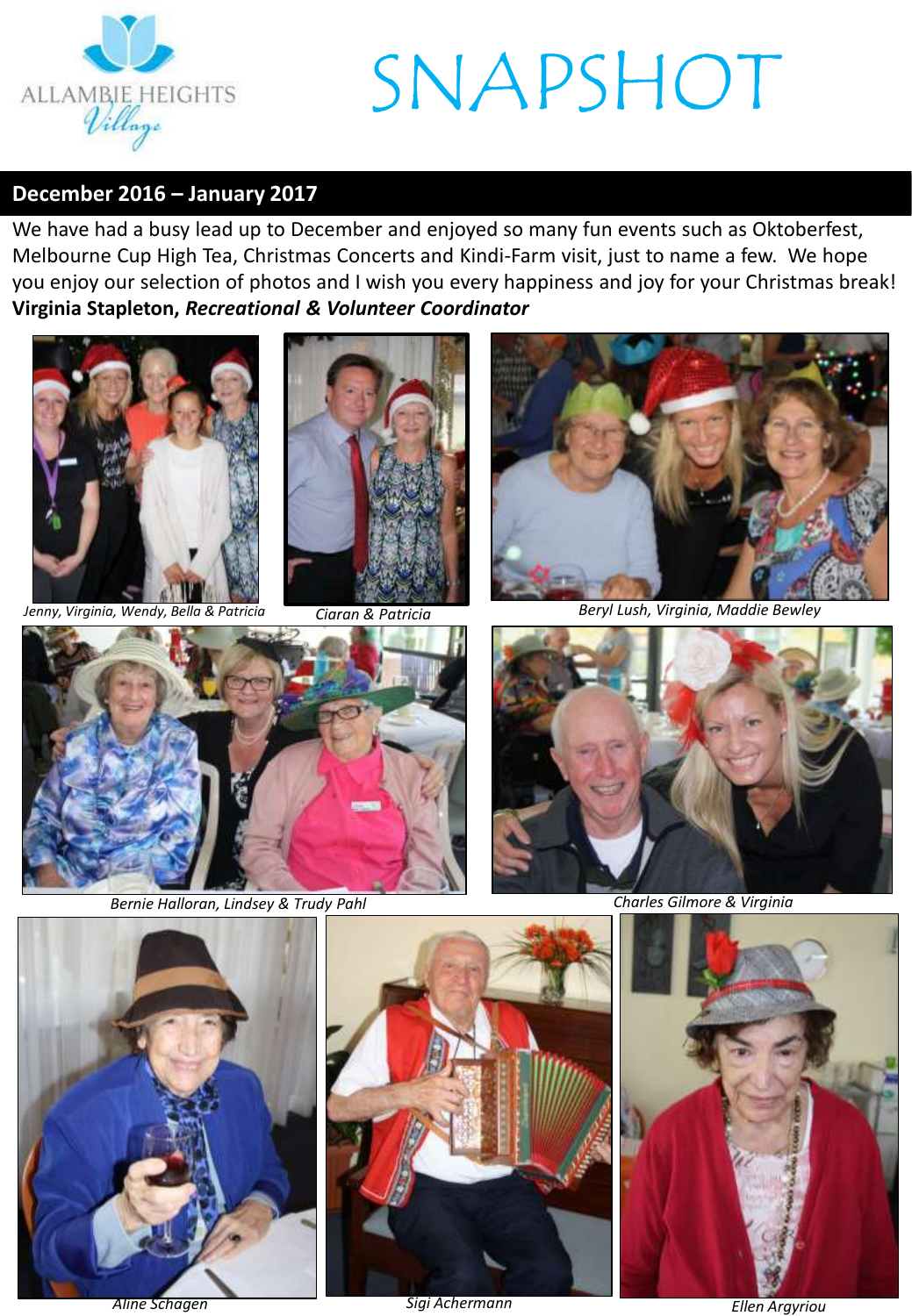

#### **December 2016 – January 2017**

### **Oktoberfest Lunch – 21 October**





*Virginia with Adelheid Koch Olive Hunter*



*Vera Manning & her son, Keith Melvyn Boddy with daughter, Rachel*







*Mike Warren*



### **Friday Knitting Club!**

Every Friday afternoon, many of our residents catch up at our Knitting and Craft session which is run by our two fabulous volunteers, Judy Bendall and Marea Turnbull.

The residents knit small squares which are then sewn together by another fabulous volunteer, Helen Villar – thus forming a blanket! We then send this blanket off to a charity called "Wrapped with Love" who organise the blankets to be sent to orphanages in Asia.

What a fantastic achievement ladies! Well done and thank you to our volunteers Marea, Judy and Helen – we couldn't have done this without you.



*Marea Turnbull & Judy Bendall*



*Shirley Reilly, Sue Reilly & Aline Schagen Beth Hore Helen Villar (Volunteer) with Adelheid Koch*



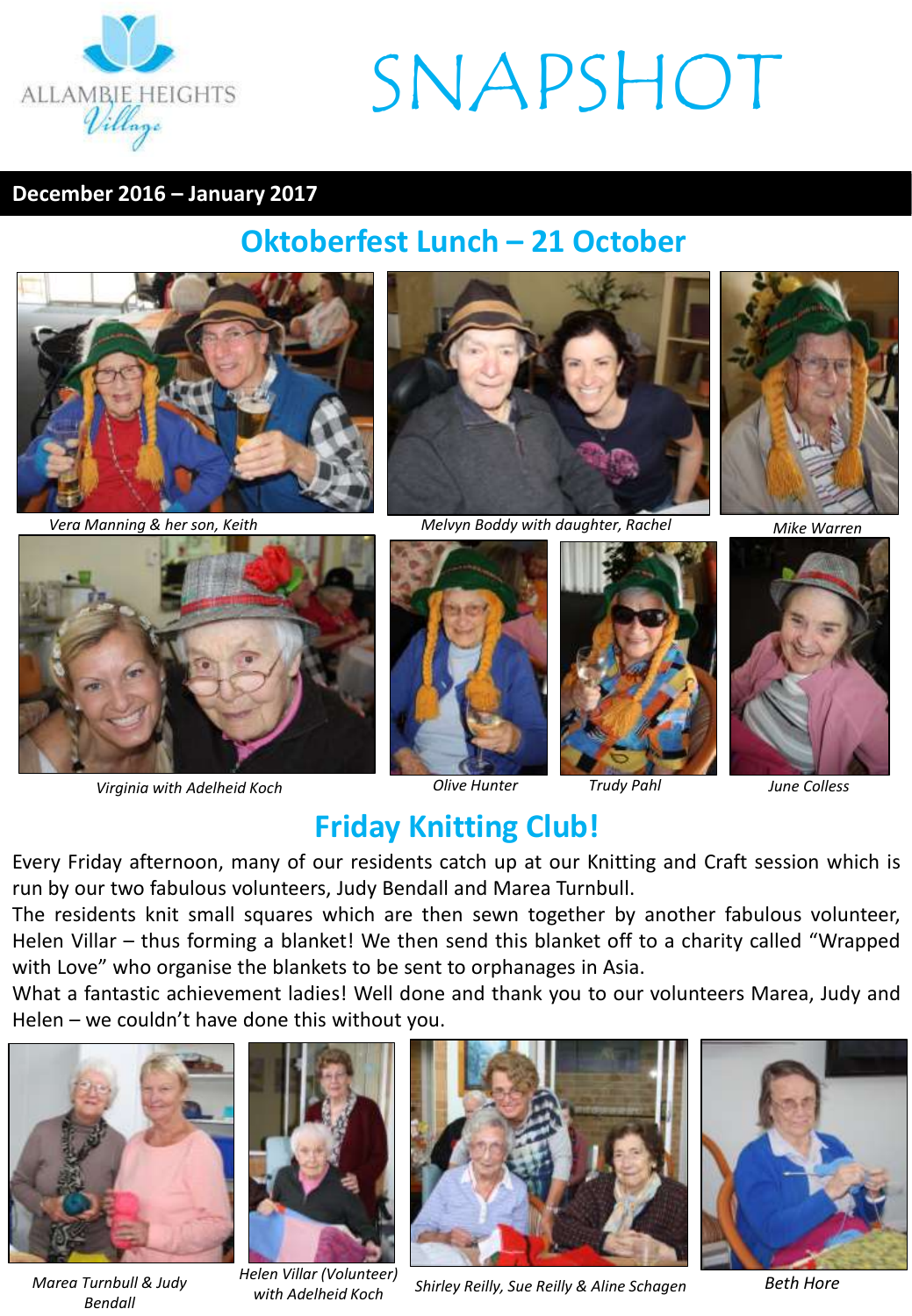

#### **December 2016 – January 2017**

### **Melbourne Cup High Tea – 1 st November**













*Mike Warren & Virginia Lindsey & Vera Manning*





**Mexican Fiesta Lunch — 18<sup>th</sup> November** *Marg Alldritt Inga Fox, Virginia & Christa Gohl Dennis, Cathy & Tony Marea, Virginia & Judy*





*Leny & Ellen Argyriou Bernie Halloran & Virginia Leny & Beryl Taylor*